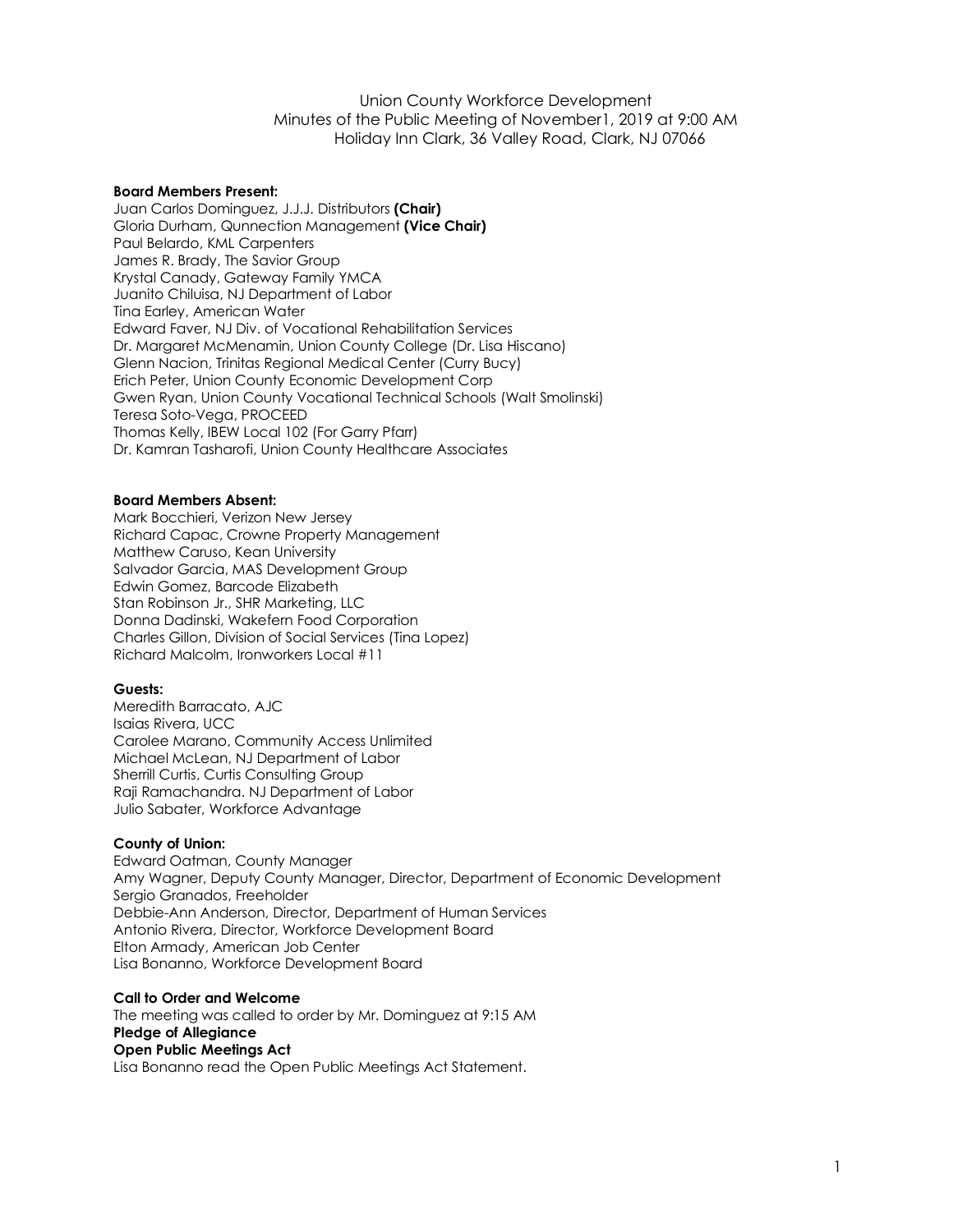## **Roll Call**

Lisa Bonanno conducted the Roll Call.

# **Approval of the September 18, 2019 Minutes**

A motion was made by Tina Earley and seconded Teresa Soto-Vega . The motion carried.

# **Budget and Expense Report**

Thomas McCabe, Accountant provided the board with budget and expense updates.

Mr. McCabe initially addressed the Program Year 2018 WIOA Budget Update as of September 30, 2019. He stated that in the WIOA Adult category we have expended \$961,757 with a balance of \$157,723 to be expended by June 30, 2020. He added that the funds are expended in three categories. They are Administration, Program, and American Job Center. The WIOA Youth Category as of the same date we have expended \$454,435, with a balance of \$454,435 to be expended by June 30, 2020. With regard to the WIOA Dislocated Worker Category, we have expended \$1,270,549 with an additional \$127,575 to be expended by June 30, 2020. Thomas pointed out that we transfer expenses from one year to the prior year to ensure that we close out the program. He stated that we transferred \$518,000 in the Adult category from program year 2018 to PY 2017. We transferred \$198,000 in the Youth Category. In the Dislocated Worker Category we transferred \$352,000.

Thomas went on to address Program Year 2018 WFNJ Budget Update as of September 30, 2019. Regarding TANF he stated that we have expended \$1,215,874 out of a \$1,532,042 budget allocation leaving \$316,168 to be spent prior to the program being closed out on December 31, 2019. GA/SNAP has expended \$672,197 out of \$1,044,474 leaving \$372,277 to be expended by December 31, 2019. Workforce Learning Link has expended \$206,898 out of a total budget allocation of \$213,000 leaving \$6,101 to be expended by December 31, 2019. All the funds for Smart Steps in the amount of \$42,420 have been expended.

Mr. McCabe then moved on to Program Year 2019 which commenced on July 1st of this year. He began with the 2019 WIOA Budget Update. In the Adult Category out of a budget allocation of \$1,119,480, as of August 31st of this year, the WDB has expended \$100,481 leaving \$1,018,999 or approximately 91% of the budget to be expended by June 30, 2021. Tom reminded the board that WIOA grants are for two years. He specifically referred to the AJC's two month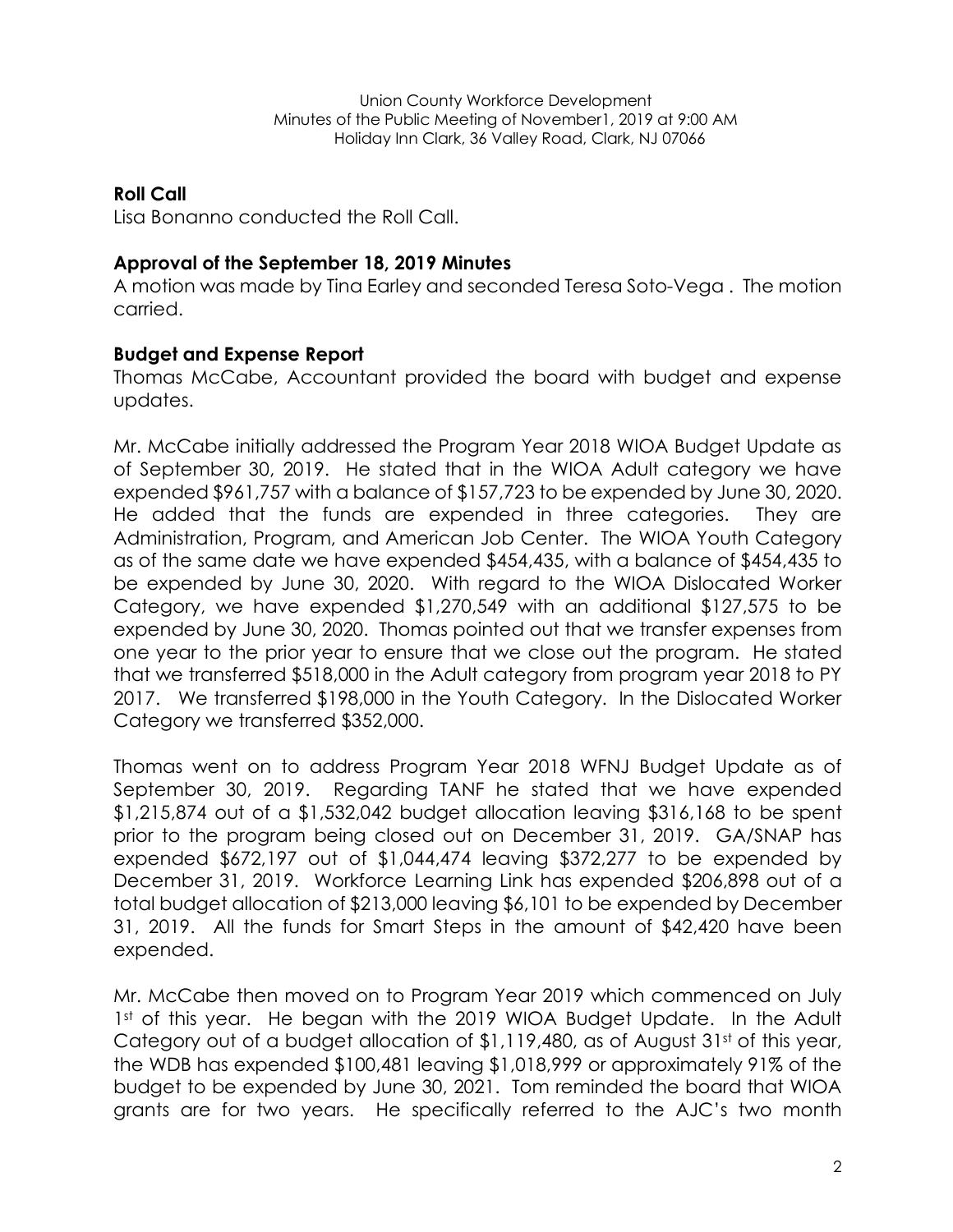expenditures of \$68,522 which has gone primarily for salaries and benefits. Next, he spoke about the Youth Category. In that category, the WDB has expended \$65,218, or about 4% out a total budget allocation of \$1,030,595 leaving \$965,377 to be expended by June 30, 2021. The remaining category of Dislocated Worker has seen \$83,296 expended. This leaves \$1,167,622 out of a total budget of \$1,250,918 to be expended by June 30, 2021.

Next was the 2019 WFNJ Budget Update. Tom noted that the allocations for TANF and the GA/SNAP for PY 2019 are the same as in PY2018. As of August 31st TANF has expended \$95,077 of a total budget allocation of \$1,532,042 or approximately 6% of the total budgeted. There remains \$1,436,965 to be expended by June 30, 2021. In the GA/Snap budget \$47,426 of a total budget of \$1,044,474 has been expended or approximately 4.5%. There remains \$997,048 to be expended by June 30, 2021

The complete Budget & Expense report is located in the Google Drive.

## **Resolutions of the UCWDB**

**Resolution No. 2019-21:** Resolution Of The Union County Workforce Development Board Awarding A Contract For The Provision Of American Job Center Operator Services.

Before Vote Director Rivera requested an explanation of Resolution No, 2019-21 from Jose Rivera Benitez, Esq., commented on analysis of Committee and total score and awards of 18 months to end in July 2021, with evaluated optional extensions.

A motion to approve was moved by Glenn Nacion and seconded by Teresa Soto-Vega. The motion was unanimously approved.

**Resolution No. 2019-22:** Resolution Of The Union County Workforce Development Board Authorizing The Use Of Budget Accounts By The County Of Union, Department Of Human Services For The Provision Of American Job Center Services Operator.

A motion to approve was moved by Teresa Soto-Vega and seconded by Glenn Nacion. The motion was unanimously approved.

Director Rivera stated that this Resolution for funding of Resolution No. 2019-21. **Resolution No. 2019-23:** Resolution Of The Union County Workforce Development Board Authorizing The Regular And Alternate Meeting Dates Of The Union County Workforce Development Board For The 2020 Calendar Year.

A motion to approve was moved by Krystal Canady and seconded by James R. Brady. Motion was unanimously approved.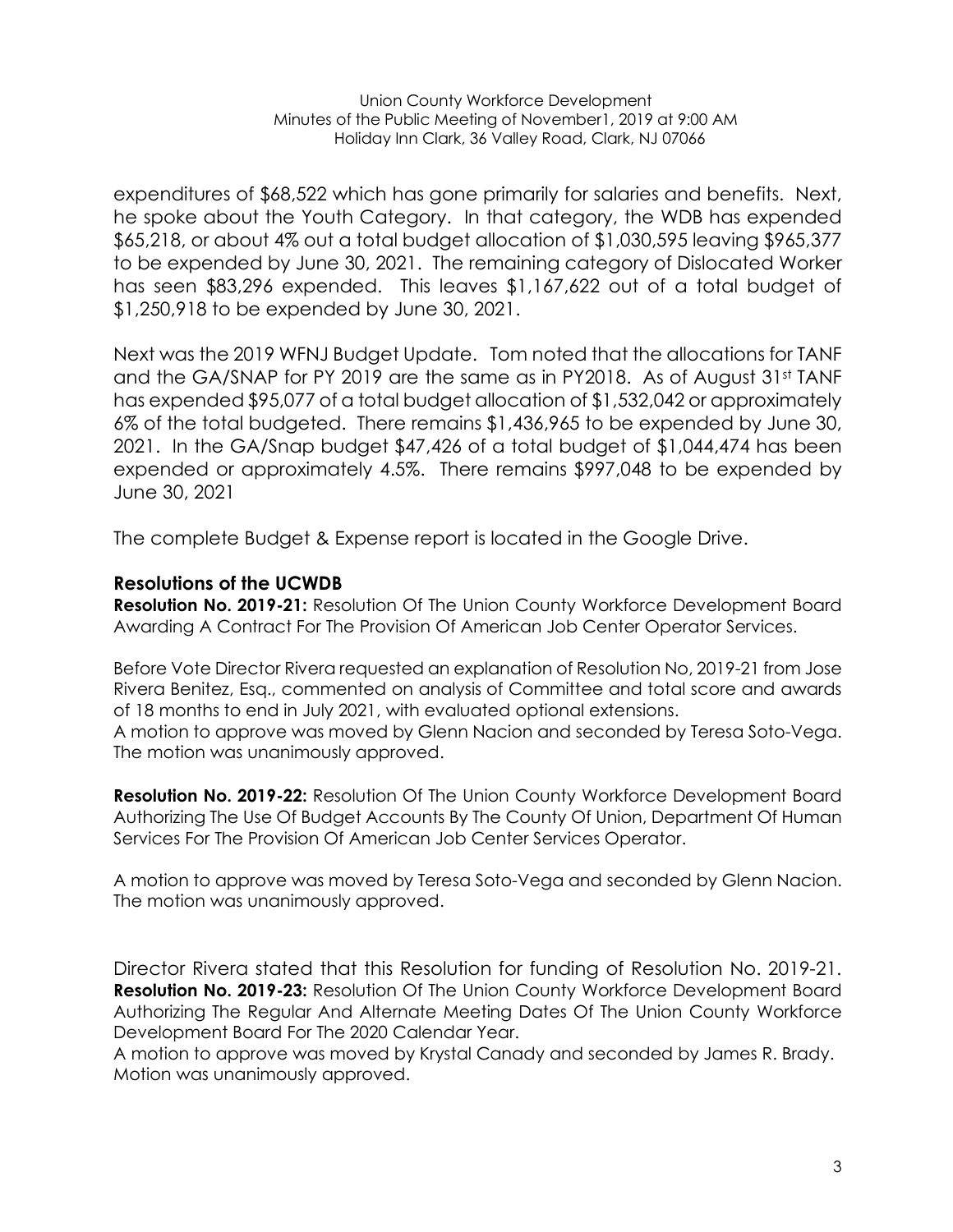**Resolution No. 2019-24:** Resolution Of The Union County Workforce Development Board Authorizing The Use Of Competitive Contracting Procedures For The Procurement Of An Affiliated American Job Center Site Operator For Employment And Training Services To Refugees Resettled In Union County.

Freeholder Granados discussed the strong influx of refugees into Elizabeth and Plainfield. A motion to approve was moved by Krystal Canady and seconded by Juan Carlos Dominguez, Chair.

The motion was unanimously approved.

**Resolution No. 2019-25:** Resolution Of The Union County Workforce Development Board Authorizing The Use Of Competitive Contracting Procedures For The Procurement Of An Affiliated American Job Center Site Operator For Career Services To WIOA Adults And Dislocated Workers.

A motion to approve was moved by Krystal Canady and seconded by Paul Belardo. The motion was unanimously approved.

**Resolution No. 2019-26:** Resolution Of The Union County Workforce Development Board Authorizing The Use Of Competitive Contracting Procedures For The Procurement Of An Affiliated American Job Center Site Operator For WorkFirst New Jersey Services.

Director Rivera commented that all Resolutions on the docket are to better align services with the American Job Center.

A motion to approve was moved by Tina Earley and seconded by Gwen Ryan. The motion was unanimously approved.

**Resolution No. 2019-27:** Resolution Of The Union County Workforce Development Board Authorizing The Use Of Competitive Contracting Procedures For The Procurement Of An Affiliated American Job Center Site Operator For The WIOA Simon Youth Foundation Academy.

A motion to approve was moved by James R. Brady and seconded by Glenn Nacion. The motion was unanimously approved.

**Resolution No. 2019-28:** Resolution Of The Union County Workforce Development Board Authorizing The Use Of Competitive Contracting Procedures For The Procurement Of An Affiliated American Job Center Site Operator For WIOA In-School And Out-Of-School Youth.

Director Rivera states this Resolution may proceed with the issuance of a Request for Proposals based on available funds.

A motion to approve was moved by Glenn Nacion and seconded by Krystal Canady.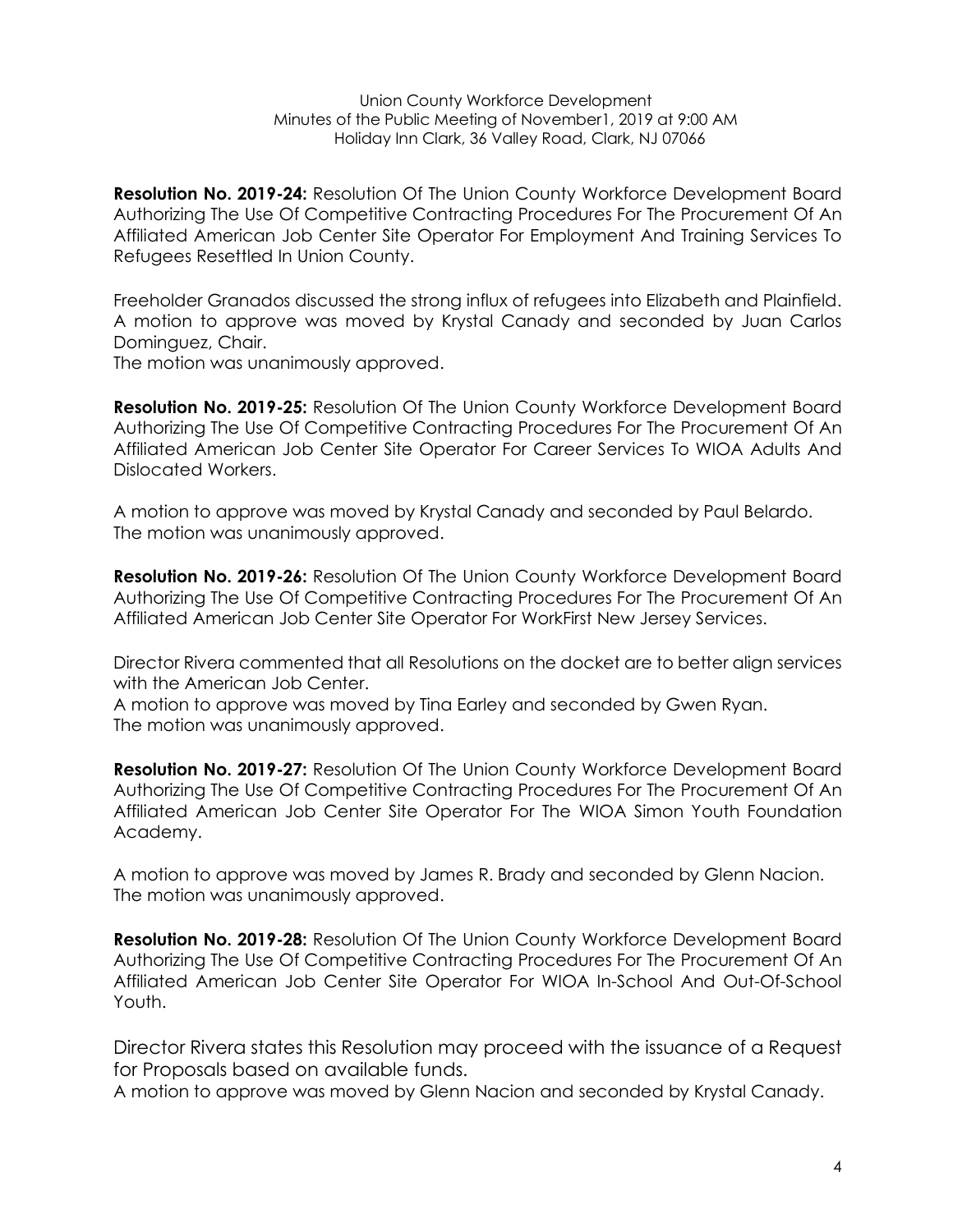Union County Workforce Development Minutes of the Public Meeting of November1, 2019 at 9:00 AM Holiday Inn Clark, 36 Valley Road, Clark, NJ 07066

The motion was unanimously approved.

**Resolution No. 2019-29:** Resolution Of The Union County Workforce Development Board Authorizing The Issuance Of RFQ's and/or RFP's For The Potential Procurement Of Certain Professional And Consulting Services.

Director Rivera states the resolution needs to be approved prior to issuing the RFP or the RFQ.

A motion to approve was moved by James R. Brady and seconded Teresa Soto-Vega. The motion was unanimously approved.

## **American Job Center Report**

Elton Armady, Director American Job Center delivered the report

Director Armady began his report with participants in Union County College, for the month of September, having 17 individuals were sent to Soft Skills Training. 36 individuals were referred to One-Stop. 75 individuals attended the Jab Fair, where they talked and interviewed with Second Ave. Thrift Stores, where 120 of the 200 jobs were filled through Workforce New Jersey, as reported by Freeholder Granados. These jobs offer competitive wages and full-time benefits.

Director Armady Proceeded to speak of the American Job Centers actions with participants at the United Way. The United Way 82 individuals being provided service elements, 288 service elements were provided, such as tutoring, work experience, and things of that nature

The American Job Center, in the month of September, there were 176 individuals attend orientation. There were 69 of the 176 individuals had intake appointments. Of the 69 individual went through intake appointments, 42 went through skills assessment. 26 individuals went to pre-vocational. 88 individuals went to training, which includes ESL, IC3, Tuition Waver and Training Grants.

A Comprehensive career Service Workshop Survey was given, to allow the American Job Center, to help the AJC to continue to operate under a more client centered model. The results of the survey prompted the AJC to develop a plan for implementation of the workshops.

Major accomplishments of the AJC in the year of 2019 included Investing in new hardware with the purchase of 60 new computers, A new Spanish orientation was rolled out at the Elizabeth AJC in July 2019, All AJC staff now has access to the language line Voiance, which offers over 30 language interpretations for clients,